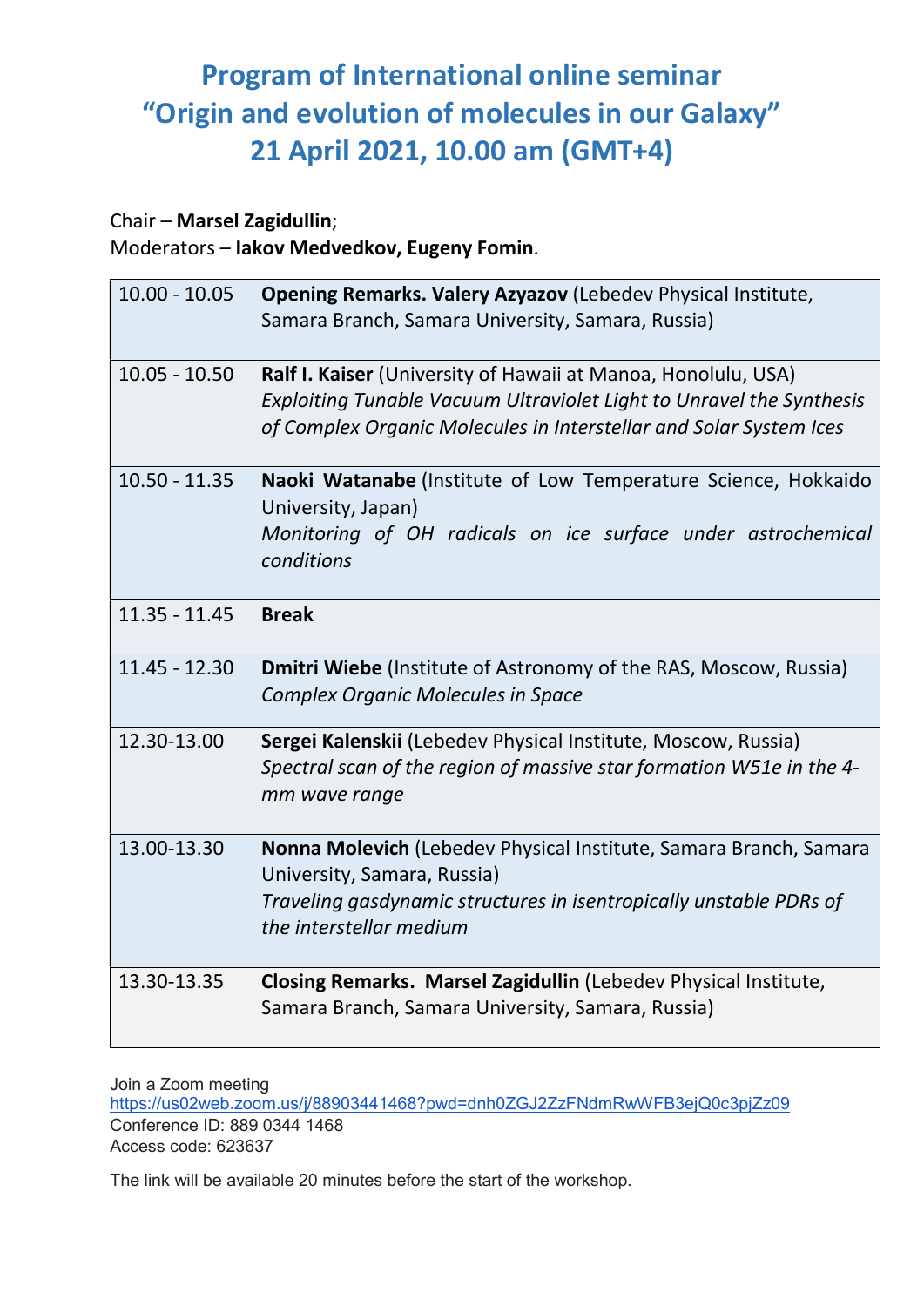## Exploiting Tunable Vacuum Ultraviolet Light to Unravel the Synthesis of Complex Organic Molecules in Interstellar and Solar System Ices

## Ralf I. Kaiser

 $1$  ralfk@hawaii.edu, https://uhmreactiondynamics.org

 $2$  W.M. Keck Research Laboratory in Astrochemistry, Department of Chemistry, University

## of Hawaii at Manoa, Honolulu, HI 96822, USA

Kuiper Belt Objects (KBOs) – small planetary bodies orbiting the sun beyond Neptune emerged in their critical role to understand the chemical evolution of the Solar System and how the molecular precursors to life formed and came together to create environments such as on early Earth. This talk presents novel developments in the understanding of the formation of key classes of biorelevant molecules central to the Origins of Life in ices of Kuiper Belt Objects (KBOs) – and those related to the interstellar medium - exploring cutting edge low temperature surface science experiments exploiting soft photo ionization with tunable vacuum ultraviolet light coupled with a time of flight mass spectrometric, isomer selective product detection (PI-ReTOF-MS). By probing specific structural isomers without their degradation (fragment-free), the incorporation of tunable vacuum ultraviolet photoionization allows for a critical understanding of reaction mechanisms that exist in extraterrestrial ices compared to traditional methods thus eliminating the significant gap between observational and laboratory data that existed for the last decades thus defining the first inventory of (biorelevant) molecules, which forms the nucleus for evolution of life in our Solar System billions of years ago. Considering that Kuiper Belts have been observed around stars like Vega outside our Solar System as well, this knowledge can be transferred to extrasolar planetary systems thus revolutionizing our understanding of the origin of cosmic life as we know it and eventually revealing the molecular birthplace of life. Since cometary matter (at least partially) originated from the molecular cloud, which provided the molecular feedstock for our Solar System, these investigations also expose how ubiquitous astrobiologically relevant molecules such as glycolaldehyde can be synthesized on ice coated interstellar grains at 10 K via a cosmic-ray initiated non-equilibrium chemistry. With the commission of the Atacama Large Millimeter/Submillimeter Array (ALMA), the detection of more complex organic molecules in space will continue to grow – including biorelevant molecules connected to the Origins of Life theme - and an understanding of these data will rely on future advances in hard core physical chemistry laboratory experiments ultimately revealing the level of complexity of astrobiologically relevant molecules which can be synthesized in our Universe.

A. M. Turner, R. I. Kaiser, Exploiting Photoionization Reflectron Time-of-Flight Mass Spectrometry to Explore Molecular Mass Growth Processes to Complex Organic Molecules in Interstellar and Solar System Ice Analogs , Acc. Chem. Res., 53, 2791-2805 (2020).

N. F. Kleimeier, A. K. Eckhardt, P. R. Schreiner, R. I. Kaiser, Interstellar Formation of Biorelevant Pyruvic Acid (CH3COCOOH), Chem, 6, 1-11 (2020).

A. Eckhardt, A. Bergantini, S. Singh, P.R. Schreiner & R.I. Kaiser Formation of Glyoxylic Acid in Interstellar Ices: A Key Entry Point for Prebiotic Chemistry, Angewandte Chemie Int. Ed. 58, 17, 5663- 5667, (2019).

M. J. Abplanalp, R. Frigge, R. I. Kaiser, Low-temperature synthesis of polycyclic aromatic hydrocarbons in Titan's surface ices and on airless bodies, Science Advances, 5, eaaw5841 (2019).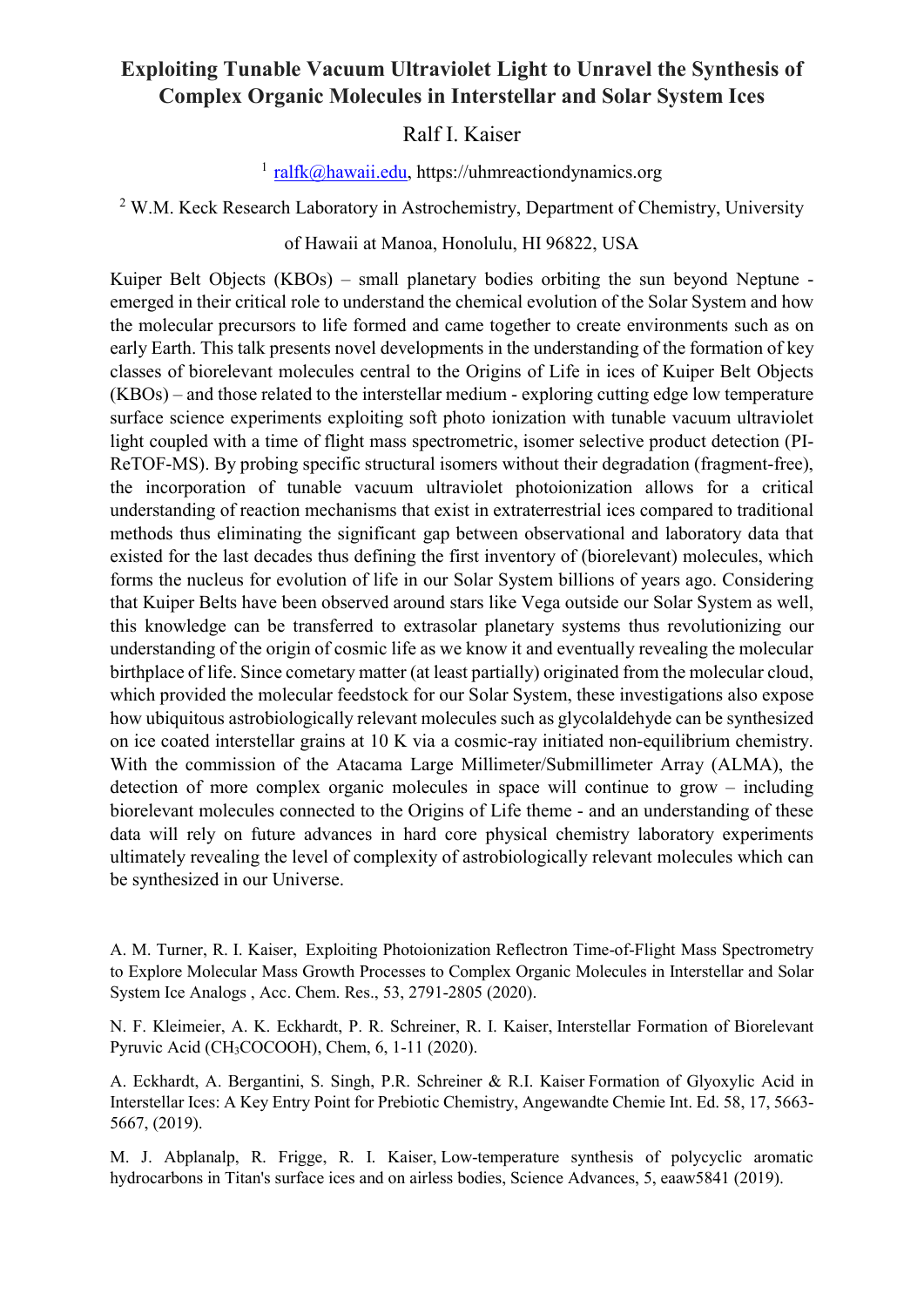## Monitoring of OH radicals on ice surface under astrochemical conditions

## Naoki Watanabe

#### watanabe@lowtem.hokudai.ac.jp

Institute of Low Temperature Science, Hokkaido University, Sapporo 060-0819, JAPAN

The surface of cosmic ice dust grains is known as the birth place of various interstellar molecules in a very cold region in space, so-called a molecular cloud. Because the temperatures of ice grains are typically as low as 10 K in molecular clouds, radical reactions having little barriers and tunneling reactions play dominant roles in molecular formation on the surface. Since the beginning of 2000s, tunneling reactions on the ice surface have been studied experimentally fairly well [1]. In contrast, because of intrinsic experimental difficulty in detecting radicals, little is known about the behaviors of radicals on the ice surface. On cosmic ice grains, hydroxyl (OH) radical is considered to be one of most abundant adsorbates. The OH radicals can be easily produced by photolysis of water ice and reaction of hydrogen and oxygen atoms. Recently, we have developed the method to monitor the OH radical on ice at very low temperatures, which can open a new phase of research on physicochemical processes of radicals. My presentation will consist of two topics: description of the OH detection method and information of OH adsorption sites [2]; clarifying a proton-hole transfer in ice using that method [3,4].

[1] e.g. N. Watanabe, A. Kouchi, Prog. Surf. Sci. 83, 439 (2008); T. Hama, N. Watanabe, Chem Rev. 113, 8783 (2013).

[2] A. Miyazaki, N. Watanabe et al., Phys. Rev. A. 102, 052822, (2020).

[3] N. Watanabe et al., Chem. Phys. Lett. 737, 136820 (2019).

[4] K. Kitajima et al., J. Phys. Chem. Lett. 12, 704 (2021)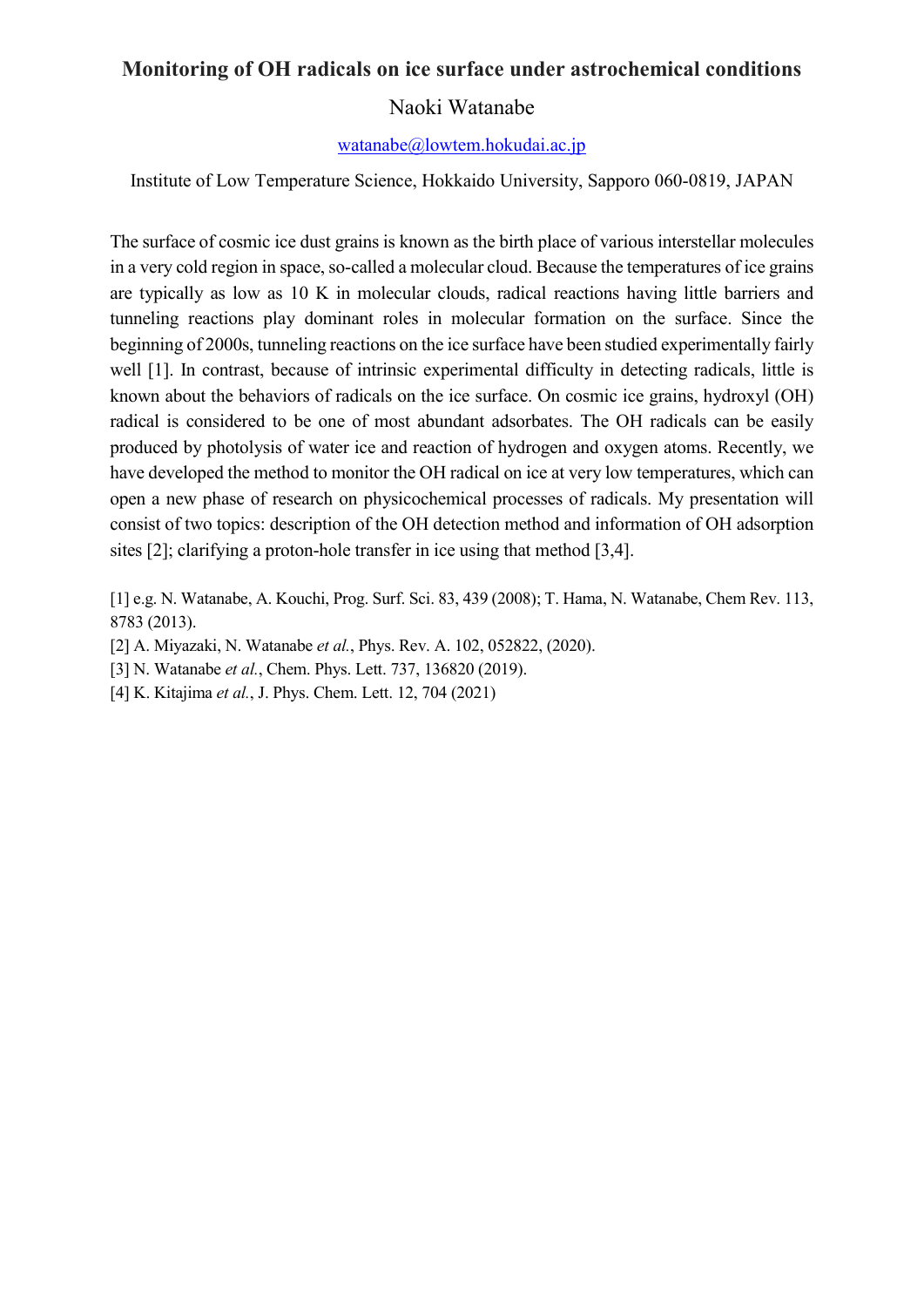## Complex Organic Molecules in Space

## Dmitri Wiebe

 $1$  dwiebe@inasan.ru

#### <sup>2</sup> Institute of Astronomy of the RAS, Moscow 119017, Russia

One of the greatest discoveries in physics and chemistry of the interstellar medium of the last decades is the large abundance of various organic molecules in molecular clouds and circumstellar material. Having started with formaldehyde in late 1960ies, the interstellar organic inventory now comprises compounds, consisting of more than 10 atoms, which include alcohols, sugars, and aromatic species. I will present an overview of observational data that currently form a basis for our understanding of chemical processes accompanying the process of star and planet formation and discuss the organics cosmic life cycle.

M. Ohishi, Prebiotic Complex Organic Molecules in Space, in Astrobiology, A. Yamagishi et al. (eds.), Springer, 11–21 (2019)

A. Fuente, D. G. Navarro, P. Caselli, M. Gerin et al., Gas phase Elemental abundances in Molecular cloudS (GEMS) I. The prototypical dark cloud TMC 1, A&A, 624, A105 (2019)

J. K. Jørgensen, A. Belloche, R. T. Garrod, Astrochemistry During the Formation of Stars, Annu. Rev. Astron. Astrophys., 58, 727–778 (2020)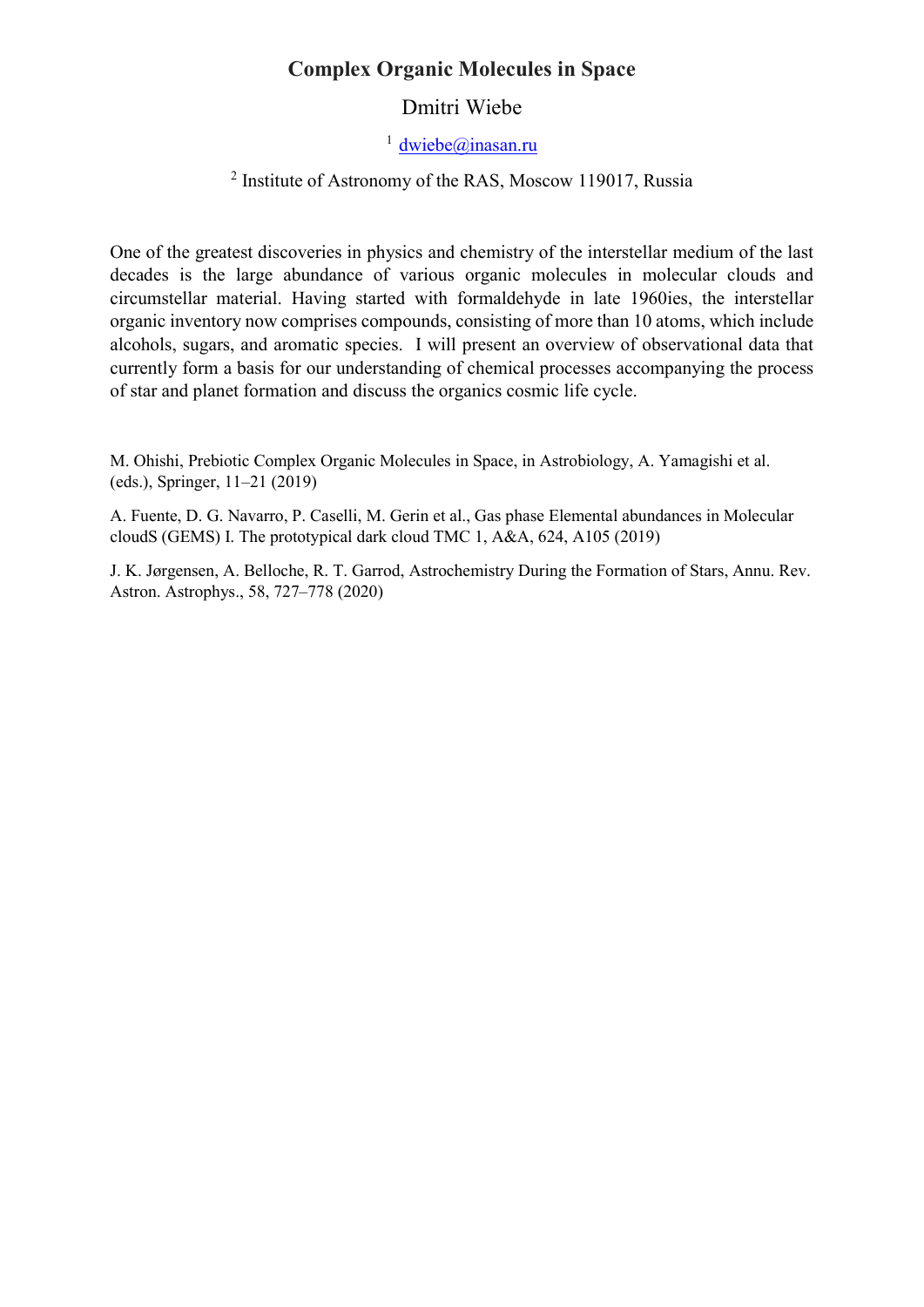## Spectral scan of the region of massive star formation W51e

#### in the 4-mm wave range

## Sergei Kalenskii

#### kalensky@asc.rssi.ru

Lebedev Physical Institute, Astro Space Center, Profsoyuznaya str., Moscow, GSP-7, 117997, Russia

Spectral survey of the region of massive star formation W51 at 68--87 GHz has yielded detections of 88 molecules and their isotopic species, from simple diatomic or triatomic molecules, such as SiO, SO, SO2 up to complex organic compounds, such as CH3OCH3, CH3COCH3, and C2H5OOCH. Many lines that are absent from the Lovas list of molecular lines observed in space were detected, and most of these were identified. A significant number of detected molecules are typical for hot cores. These include the neutral molecules CH3OCHO, C2H5OH, CH3COCH3 etc, which are currently believed to exist in the gas phase only in hot cores and shock-heated gas. In addition, vibrationally excited SiO, C4H, HCN, l-C3H, HCCCN, CH3CN, CH3OH, and SO2 lines with upper-level temperatures of several hundred Kelvin were found. Such lines can arise only in hot gas with temperatures of the order of a few x 100 K or higher. Apart from neutral molecules, molecular ions HCO+, HCS+, and their isotopologues are also detected. Individual lines of some observed molecules are too weak to be detected, and these molecules were found by stacking many lines. Although this method made it possible to detect several molecules already known in space no new cosmic molecule have been found. No new molecule have been found by means of spectral line stacking using the results of spectral surveys of other hot cores. This is in contrast with the success of this method for discovering new molecules in a dark cloud TMC-1. We argue that spectral surveys at lower frequencies (10--30 GHz) may be more successful in the case of hot cores.

S.V. Kalenskii, L.E.B. Johansson, Spectral survey of the star-forming region W51 e1/e2 at 3 mm, Astron. Rep 54, 1084.

C. Goddi, A. Ginsburg, Q. Zhang, Hot ammonia around young O-type stars III. High-mass star formation and hot core activity in W51 Main, A&A 589, 44 (2016).

R.A. Loomis, A.M. Burkhardt, C.N. Shingledecker, et al., An investigation of spectral line stacking techniques and application to the detection of HC11N, Nature Astronomy, 5, 188 (2021).